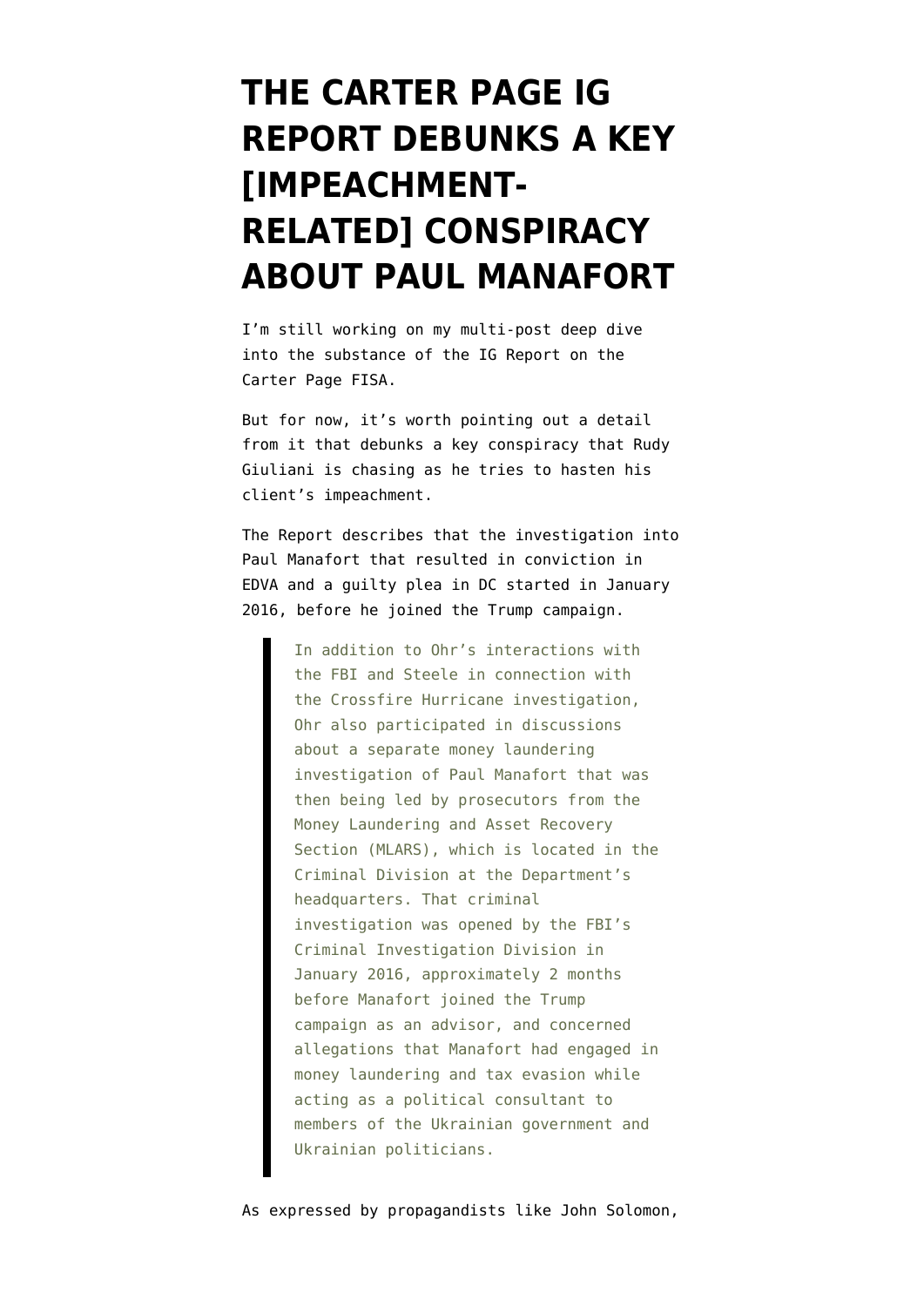the investigation into Manafort's corruption was actually "resurrected" later that year, in response to the publication of the Black Ledger (which he falsely said was a suspected fake).

> The second document, known as the "black cash ledger," remarkably has escaped the same scrutiny, even though its emergence in Ukraine in the summer of 2016 forced [Paul Manafort](https://thehill.com/people/paul-manafort) to resign as Trump's campaign chairman and eventually face U.S. indictment.

In search warrant affidavits, the FBI portrayed the ledger as one reason it resurrected a criminal case against Manafort that was dropped in 2014 and needed search warrants in 2017 for bank records to prove [he worked for](https://thehill.com/opinion/white-house/447394-key-figure-that-mueller-report-linked-to-russia-was-a-state-department) the Russian-backed Party of Regions in Ukraine.

Based on this false claim, Solomon and Rudy have [claimed](https://www.emptywheel.net/2019/11/21/paul-manafort-knew-of-his-inclusion-in-the-black-ledger-two-months-before-nyt-story/) that Serhiy Leshchenko's publication of the ledger (but not the entries pertaining to Manafort) was part of a Ukrainian plot to defeat Trump by falsely (they suggest) portraying Manafort as corrupt.

But the Black Ledger is not what "resurrected" the investigation into Manafort. It had started long before that, even before Manafort knew (two months before it was public) that he was included in the Black Ledger. Indeed, Manafort was under investigation when Trump hired him.

Note, too, that contrary to Trump's wails, there would be no reason to give him a defensive briefing about Manafort, as this was not a counterintelligence investigation. Indeed, the Manafort investigation remained focused on his corruption well into 2017. If you hire a spy, you might hope that the FBI would warn you. But if you hire an epically corrupt influence peddler, you own the consequences of that.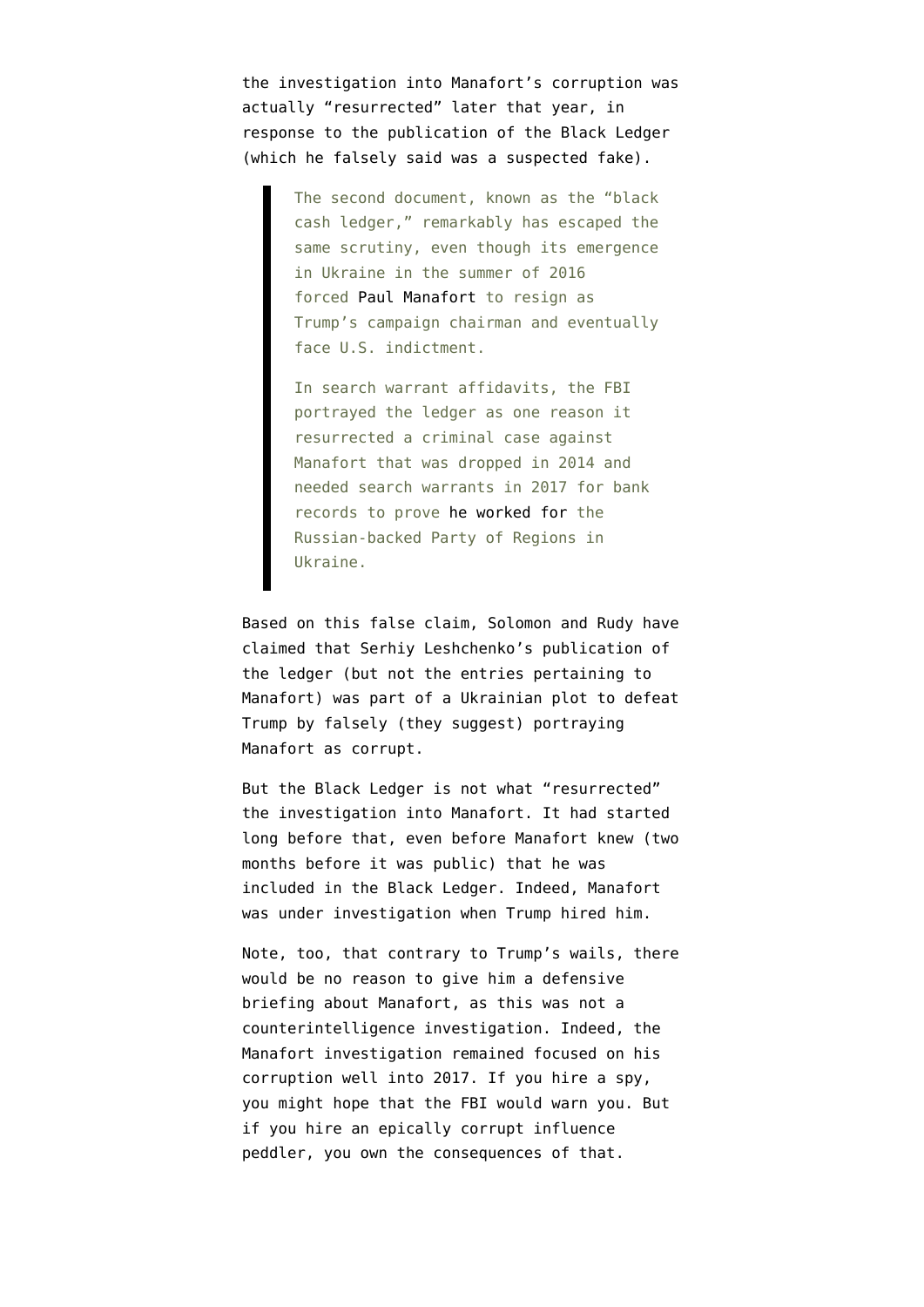## **OTHER POSTS ON THE DOJ IG REPORT**

### **Overview and ancillary posts**

[DOJ IG Report on Carter Page and Related Issues:](https://www.emptywheel.net/2019/12/20/doj-ig-report-on-carter-page-and-related-issues-mega-summary-post/) [Mega Summary Post](https://www.emptywheel.net/2019/12/20/doj-ig-report-on-carter-page-and-related-issues-mega-summary-post/)

[The DOJ IG Report on Carter Page: Policy](https://www.emptywheel.net/2020/01/06/the-doj-ig-report-on-carter-page-policy-considerations/) [Considerations](https://www.emptywheel.net/2020/01/06/the-doj-ig-report-on-carter-page-policy-considerations/)

[Timeline of Key Events in DOJ IG Carter Page](https://www.emptywheel.net/2019/12/20/timeline-of-key-events-in-doj-ig-carter-page-report/) [Report](https://www.emptywheel.net/2019/12/20/timeline-of-key-events-in-doj-ig-carter-page-report/)

[Crossfire Hurricane Glossary](https://www.emptywheel.net/2019/12/21/crossfire-hurricane-glossary/) (by bmaz)

[Facts appearing in the Carter Page FISA](https://docs.google.com/document/d/e/2PACX-1vRYobs1L25qpjU2Fqz-wKlECaK-yOYU1bDsnGtesluW0_vZiewHvZqZW01cjDSp-44P1TeEA8nGMuW9/pub) [applications](https://docs.google.com/document/d/e/2PACX-1vRYobs1L25qpjU2Fqz-wKlECaK-yOYU1bDsnGtesluW0_vZiewHvZqZW01cjDSp-44P1TeEA8nGMuW9/pub)

[Nunes Memo v Schiff Memo: Neither Were Entirely](https://www.emptywheel.net/2020/01/08/nunes-memo-v-schiff-memo-neither-were-entirely-right/) [Right](https://www.emptywheel.net/2020/01/08/nunes-memo-v-schiff-memo-neither-were-entirely-right/)

[Rosemary Collyer Responds to the DOJ IG Report](https://www.emptywheel.net/2019/12/17/rosemary-collyer-responds-to-the-doj-ig-report/) [in Fairly Blasé Fashion](https://www.emptywheel.net/2019/12/17/rosemary-collyer-responds-to-the-doj-ig-report/)

#### **Report shortcomings**

[The Inspector General Report on Carter Page](https://www.emptywheel.net/2019/12/30/the-inspector-general-report-on-carter-page-fails-to-meet-the-standard-it-applies-to-the-fbi/) [Fails to Meet the Standard It Applies to the FBI](https://www.emptywheel.net/2019/12/30/the-inspector-general-report-on-carter-page-fails-to-meet-the-standard-it-applies-to-the-fbi/)

["Fact Witness:" How Rod Rosenstein Got DOJ IG To](https://www.emptywheel.net/2019/12/28/fact-witness-how-rod-rosenstein-got-doj-ig-to-land-a-plane-on-bruce-ohr/) [Land a Plane on Bruce Ohr](https://www.emptywheel.net/2019/12/28/fact-witness-how-rod-rosenstein-got-doj-ig-to-land-a-plane-on-bruce-ohr/)

[Eleven Days after Releasing Their Report, DOJ IG](https://www.emptywheel.net/2019/12/23/eleven-days-after-releasing-their-report-doj-ig-clarifies-what-crimes-fbi-investigated/) [Clarified What Crimes FBI Investigated](https://www.emptywheel.net/2019/12/23/eleven-days-after-releasing-their-report-doj-ig-clarifies-what-crimes-fbi-investigated/)

#### **Factual revelations in the report**

[Deza: Oleg Deripaska's Double Game](https://www.emptywheel.net/2020/01/02/deza-oleg-deripaskas-double-game/)

[The Damning Revelations about George](https://www.emptywheel.net/2019/12/24/the-damning-revelations-about-george-papadopoulos-in-a-doj-ig-report-claiming-exculpatory-evidence/) [Papadopoulos in a DOJ IG Report Claiming](https://www.emptywheel.net/2019/12/24/the-damning-revelations-about-george-papadopoulos-in-a-doj-ig-report-claiming-exculpatory-evidence/) [Exculpatory Evidence](https://www.emptywheel.net/2019/12/24/the-damning-revelations-about-george-papadopoulos-in-a-doj-ig-report-claiming-exculpatory-evidence/)

[A Biased FBI Agent Was Running an Informant on](https://www.emptywheel.net/2019/12/17/a-biased-fbi-agent-was-running-an-informant-on-an-oppo-research-predicated-investigation-in-2016/) [an Oppo-Research Predicated Investigation–into](https://www.emptywheel.net/2019/12/17/a-biased-fbi-agent-was-running-an-informant-on-an-oppo-research-predicated-investigation-in-2016/) [Hillary–in 2016](https://www.emptywheel.net/2019/12/17/a-biased-fbi-agent-was-running-an-informant-on-an-oppo-research-predicated-investigation-in-2016/)